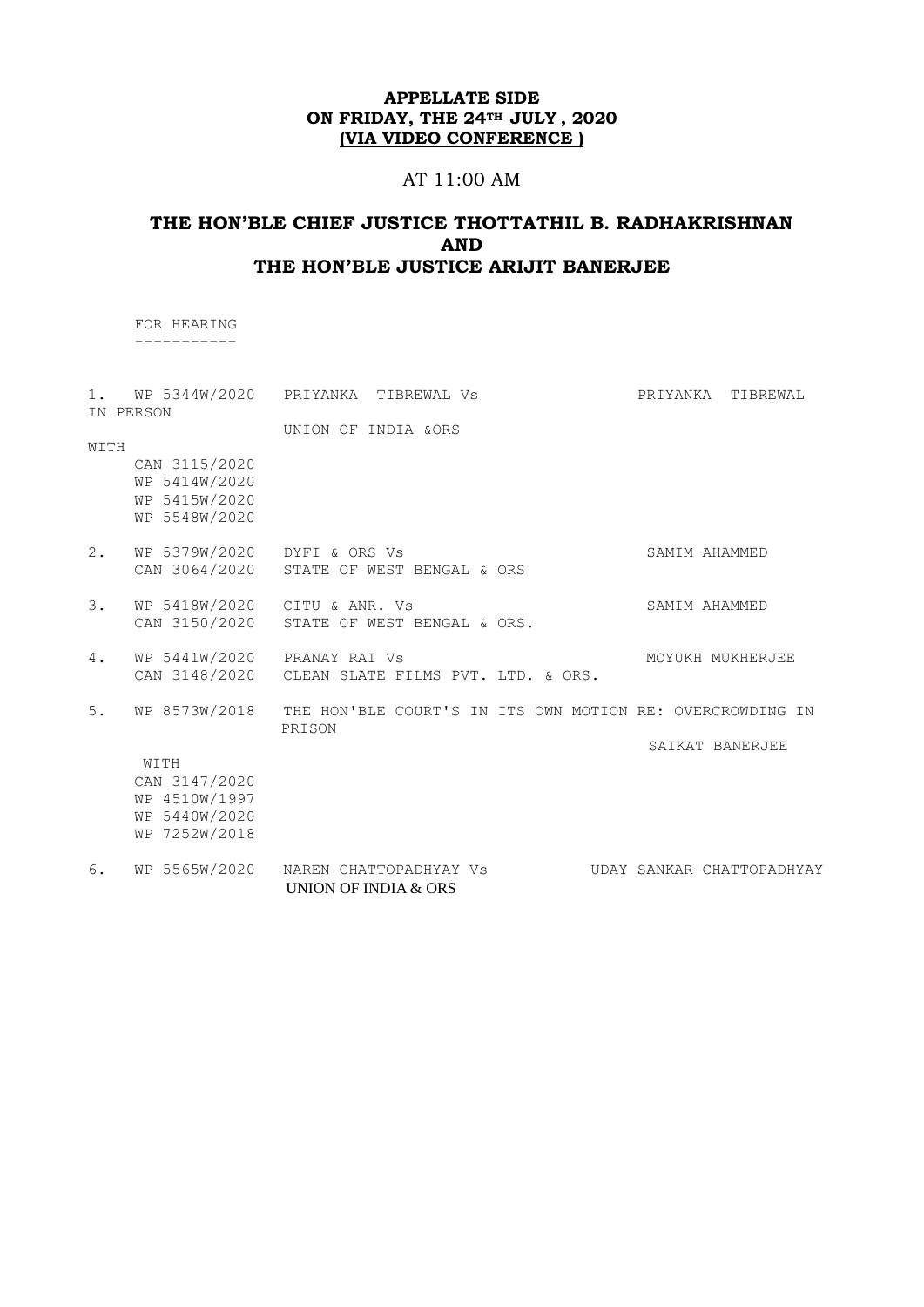# AT 11:00 AM

# **THE HON'BLE JUSTICE HARISH TANDON AND THE HON'BLE JUSTICE SOUMEN SEN**

 FOR HEARING -----------

1. WP 5327W/2020 COURT IN IT'S OWN MOTION

In re : Contagion of COVID – 19 virus in Children Protection Homes (State of West Bengal)

**2.** WP 5327W/2020 COURT IN IT'S OWN MOTION

In re : Contagion of COVID – 19 virus in Children Protection Homes (Andaman & Nicobar Island)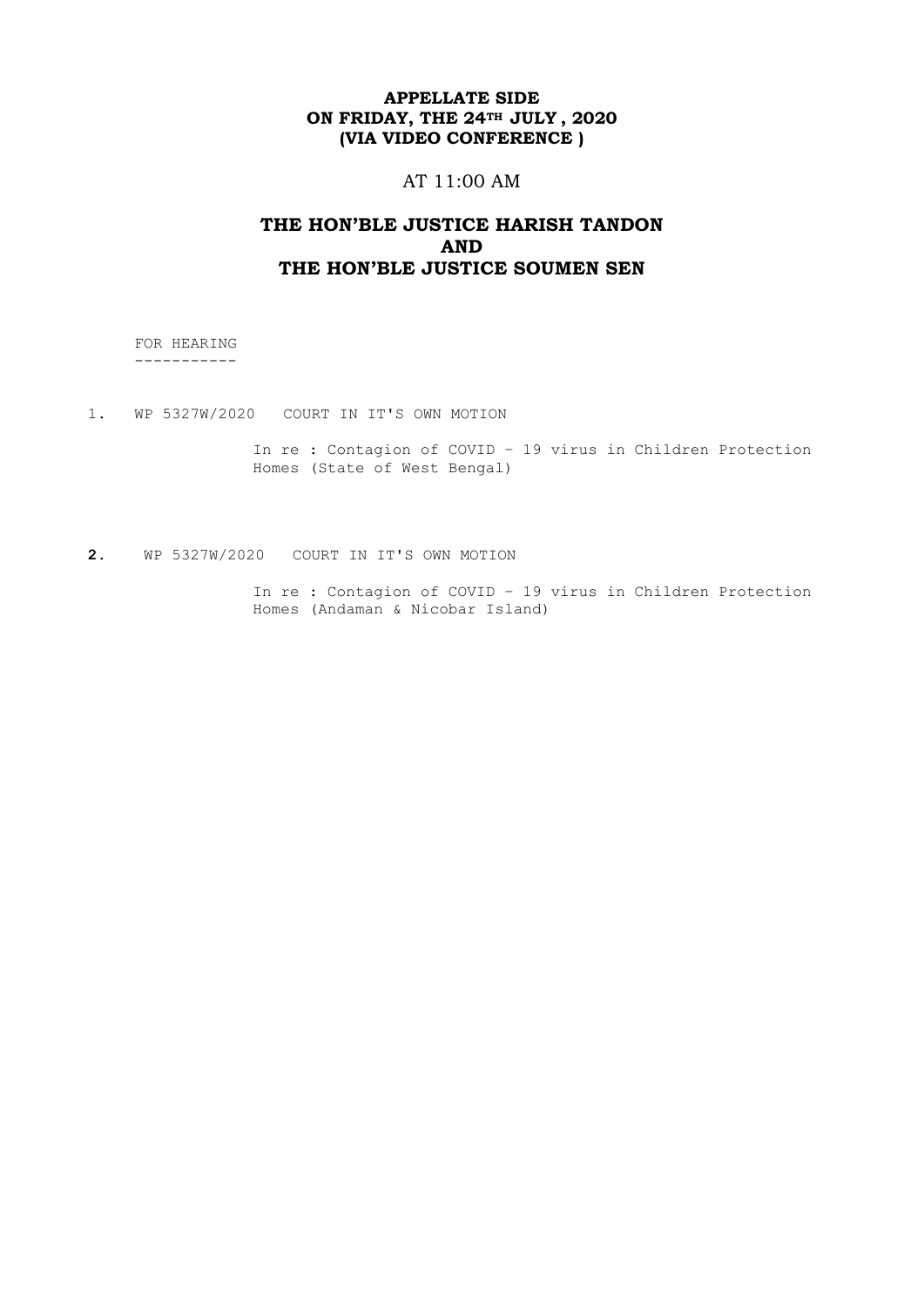# AT 11:00 AM

# **THE HON'BLE JUSTICE JOYMALYA BAGCHI AND THE HON'BLE JUSTICE SUBHASIS DASGUPTA**

 APPLICATION FOR BAIL --------------------

|    |                      | 1. CRM 4380/2020 MD. ABDUL HALIM & ORS. Vs KUSHAL KR. MUKHERJEE<br>CRAN 2546/2020 STATE OF WEST BENGAL       |                         |
|----|----------------------|--------------------------------------------------------------------------------------------------------------|-------------------------|
| 2. |                      | CRM 4516/2020 ABHISEKH SHAW @ BAJRANGI Vs DHANANJAY BANERJEE<br>CRAN 2667/2020 STATE OF WEST BENGAL          |                         |
| 3. | CRM 4766/2020        | SK MOTIUR RAHAMAN @ MOTI SK & ANR Vs SANTANU MAJI<br>STATE OF WEST BENGAL                                    |                         |
| 4. |                      | CRM 4674/2020 SANJIT SARKAR Vs<br>CRAN 2848/2020 STATE OF WEST BENGAL                                        | AMRIN KHATOON           |
| 5. |                      | CRM 4351/2020 ARIFUL MONDAL Vs<br>CRAN 2520/2020 STATE OF WEST BENGAL                                        | BUSHRA KHATOON          |
| 6. | CRAN 3093/2020       | CRM 162/2020 SRIKANTA YADAV Vs<br>CRAN 3091/2020 STATE OF WEST BENGAL                                        | SANJIB MITRA            |
| 7. |                      | CRM 3622/2020 TAPAS SAHA Vs<br>CRAN 1911/2020 STATE OF WEST BENGAL                                           | MD ZOHAIB RAUF          |
| 8. |                      | CRM 5037/2020 RAHULPASHI Vs<br>CRAN 3280/2020 STATE OF WEST BENGAL                                           | UJJAL RAY               |
|    |                      | APPLICATION FOR ANTICIPATORY BAIL<br>___________________________________                                     |                         |
| 9. |                      | CRM 4637/2020 AMIT MALLA Vs<br>CRAN 2802/2020 STATE OF WEST BENGAL                                           | SOUMYAJIT DAS MAHAPATRA |
|    |                      | 10. CRM 4697/2020 INDRAJIT MAITY & ANR Vs PURNASIS BHUIYA<br>CRAN 2878/2020 STATE OF WEST BENGAL             |                         |
|    |                      | 11. CRM 4798/2020 LAXMI BIBI @ LOKHI BIBI Vs SANJIB KUMAR DAN<br>CRAN 2998/2020 STATE OF WEST BENGAL         |                         |
|    |                      | 12. CRM 4725/2020 SAVITA DEVI MALL & ANR Vs SAVITA PRAN GOPAL DAS<br>CRAN 2923/2020 STATE OF WEST BENGAL     |                         |
|    |                      | 13. CRM 4509/2020 BILLAL SK @ SEIKH BILLAL Vs<br>CRAN 2659/2020 STATE OF WEST BENGAL                         | ARNAB CHATTERJEE        |
|    |                      | 14. CRM 4385/2020 ABU HOSSAIN BISWAS & ANR Vs SUSNIGDHO BHATTACHARYYA<br>CRAN 2548/2020 STATE OF WEST BENGAL |                         |
|    | STATE OF WEST BENGAL | 15. CRM 4165/2020  GOPAL GHOSH & ORS Vs                                                                      | DEBAJIT KUNDU           |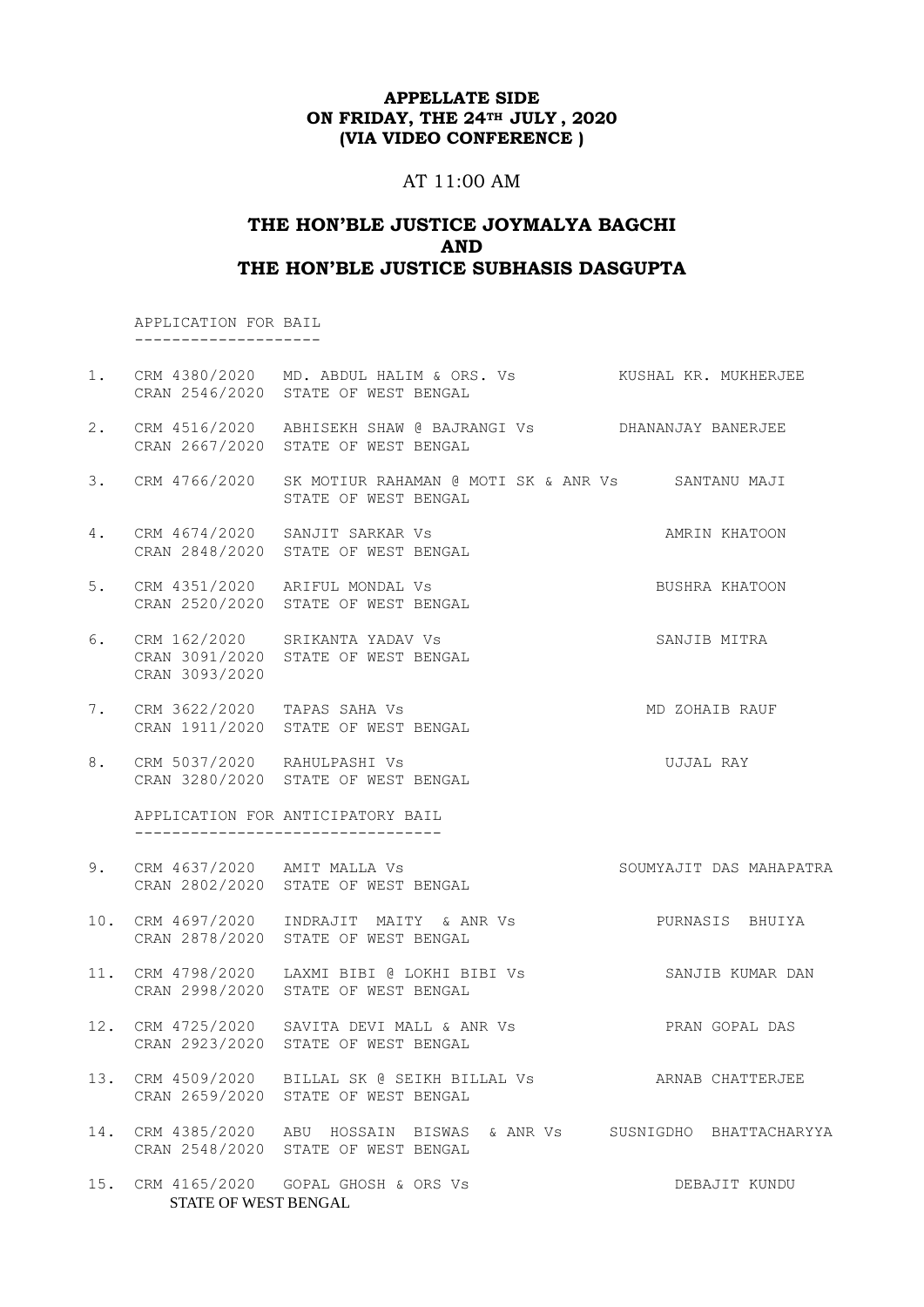# AT 2:00 PM

# **THE HON'BLE JUSTICE JOYMALYA BAGCHI AND THE HON'BLE JUSTICE SUVRA GHOSH**

#### **TO BE MENTIONED** ---------------

- 1. CRAN 2737/2020 SINATH MAHALI @ SINOD MAHALI Vs JOYDEEP KANTA BHOWMIK STATE OF WEST BENGAL WITH CRM 4023/2020 2. CRAN 3341/2020 GOUTAM CHOWDHURY Vs MAJAHAR HOSSAIN CHOWHDURY STATE OF WEST BENGAL CRAN 3342/2020 WITH CRM 988/2020 3. CRM 12189/2017 PRAMATHA NATH MANNA Vs D BHATTACHARYA
- CBI & ANR WITH CRM 13227/2017 CRM 1748/2020 CRM 1885/2020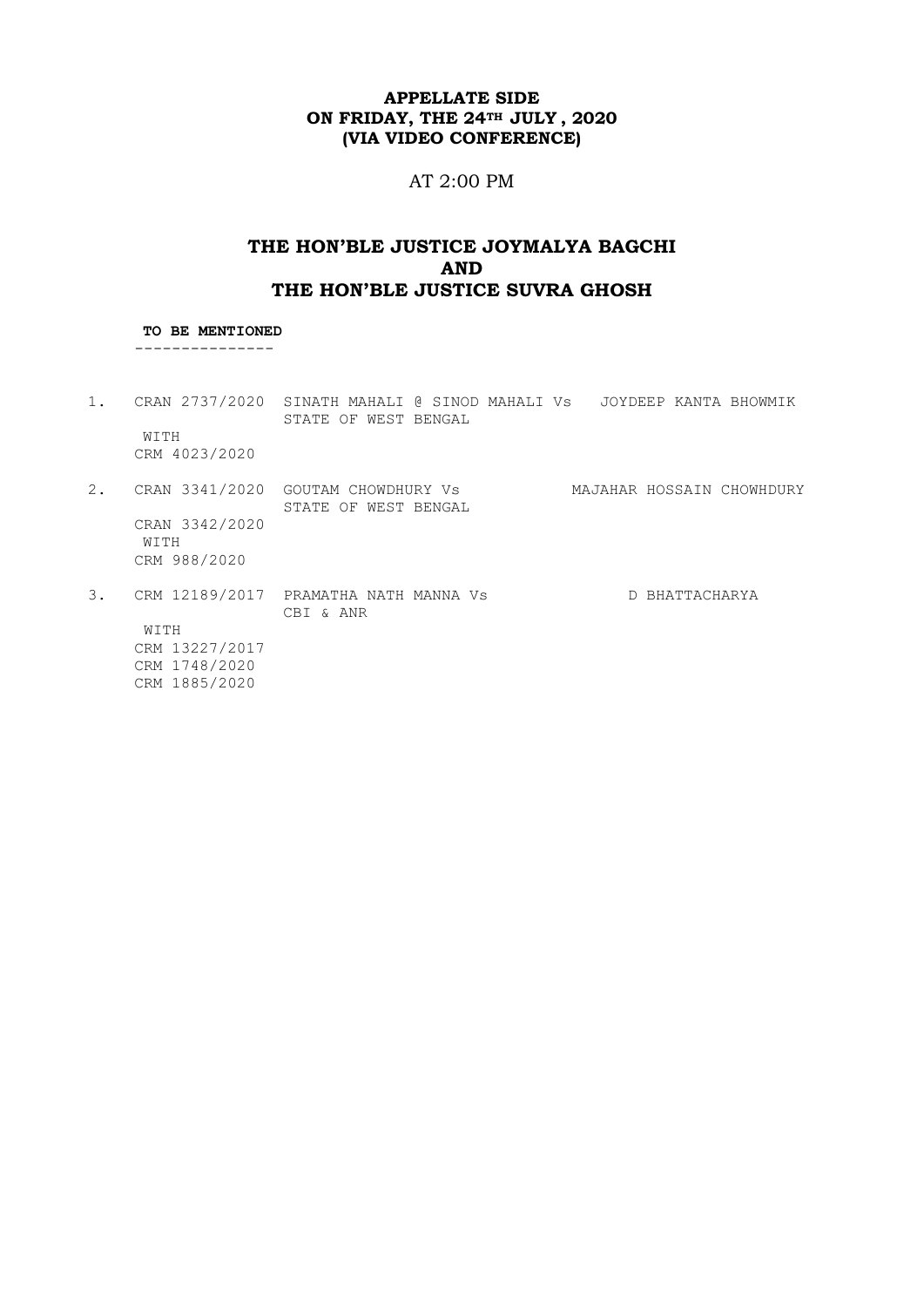#### **COURT ROOM NO. 11**

#### AT 11:00 AM

# **THE HON'BLE JUSTICE SAMAPTI CHATTERJEE AND THE HON'BLE JUSTICE HIRANMAY BHATTACHARYYA**

#### *NOTE : MATTERS WILL BE TAKEN UP THROUGH PHYSICAL HEARING ONLY WHEN BOTH THE PARTIES HAVE CONSENTED TO.*

 APPLICATION -----------

- 1. FAT 139/2020 ARIJIT BHATTACHERJEE @ CHAYAN BHATTACHARJEE Vs RUPAYAN DEB CAN 2817/2020 2. FA 24/2018 GOBINDA CH. MONDAL Vs KUSHAL CHATTERJEE SAPTARSHI MUKHERJEE WITH CAN 3667/2020 3. MAT 930/2018 ALI MAHAMMAD Vs ANUSUYA BANERJEE CAN 2731/2020 STATE OF WEST BENGAL & ORS CAN 3362/2020 WITH WP 30767W/2017
- 4. MAT 428/2020 RELIANCE JIO INFOCOMM LTD Vs V V V V SHASTRY CAN 3245/2020 PRADIPTA KUMAR JANA & ORS
- 5. CAN 5087/2019 SMT. INDRANI SARKAR Vs THE PRINCIPAL SECRETARY, DEPT. OF FINANCE GOVT OF W.B. & ORS WITH WP.ST 138/2017
- 6. MAT 472/2020 M/S CAVALIER ENTERPRISES PVT LTD & ANR Vs SUMANTA BISWAS CAN 3760/2020 THE KOLKATA MUNICIPAL CORPORATION & ORS CAN 3761/2020
- 7. FMA 2134/2018 SUBHAS CHANDRA BHUNIA Vs NIBEDITA PAL CAN 3748/2020 STATE OF WEST BENGAL & ORS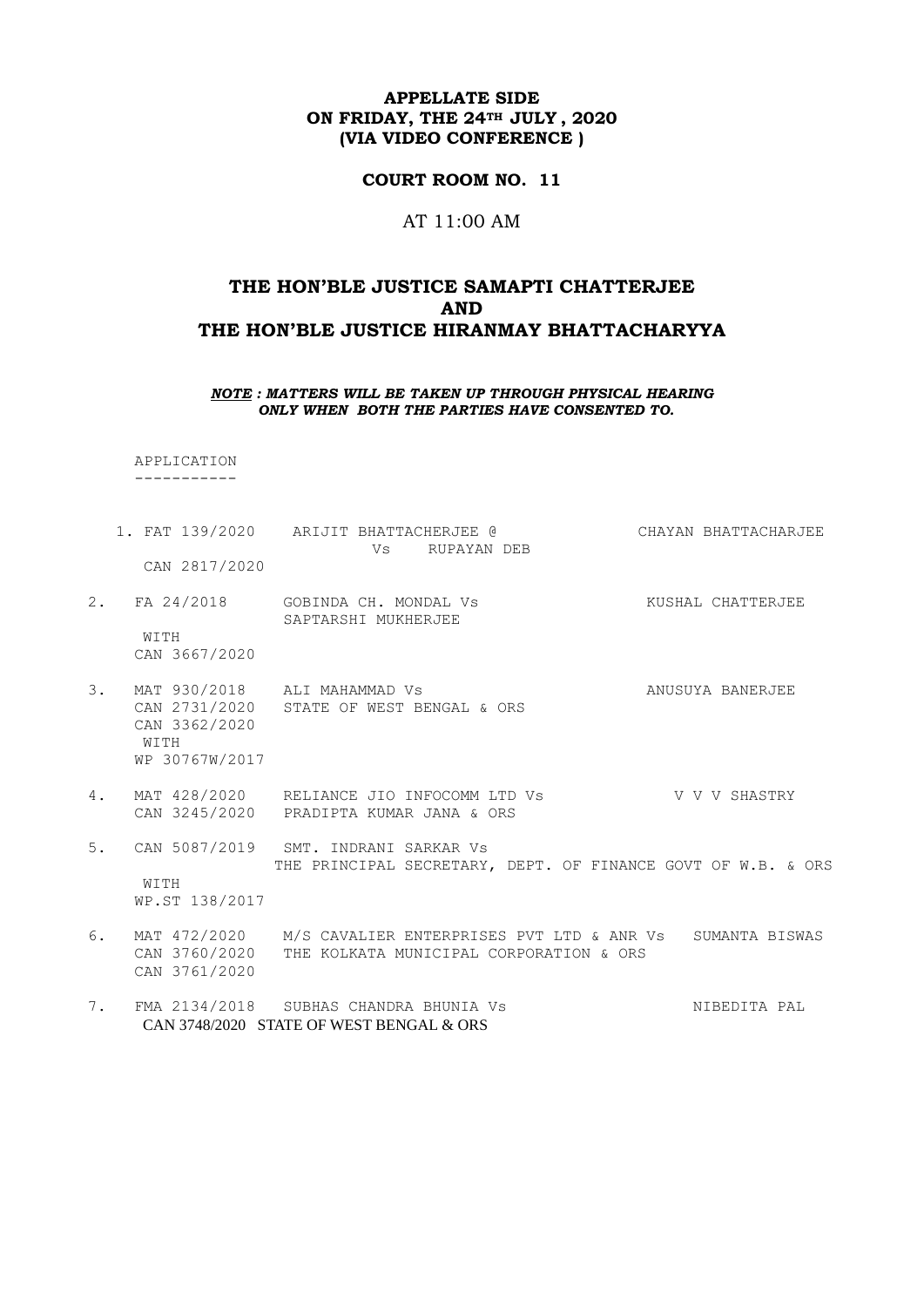### **ORIGINAL SIDE ON FRIDAY, THE 24TH JULY, 2020 (VIA VIDEO CONFERENCE)**

# **HON'BLE JUSTICE SAMAPTI CHATTERJEE AND HON'BLE JUSTICE HIRANMAY BHATTACHARYYA**

*NOTE: MATTERS WILL BE TAKEN UP THROUGH PHYSICAL HEARING ONLY WHEN BOTH THE PARTIES HAVE CONSENTED TO.*

 **NEW APPLICATIONS ----------------**

- **1. APOT 23/2020 KEJRIWAL MINIING PRIVATE LIMITED AND ORS Vs MS SINGHVI THARD GA 903/2020 ALLAHABAD BANK AND ANR GA 904/2020 WITH WP 78/2020**
- **2. GA 836/2020 RIGVEDA MARITIME PTE. LTD. Vs PAWAN KUMAR MAHESHWARI SOHOM SHIPPING PVT.LTD. & ORS. WITH APO 180/2019 AS 11/2018**
- **3. GA 884/2020 BALLYFABS INTERNATIONAL LIMITED Vs C. K. JAIN & CO. IDBI BANK LIMITED & ORS. WITH APO 213/2018 CS 64/2018**

 **APPEALS FROM ORDERS -------------------**

**4. APO 70/2020 VISA RESOURCES PTE LTD Vs KHAITAN & CO GA 882/2020 SUPER SMELTERS LTD & ANR GA 883/2020 WITH CS 56/2020 GA 859/2020**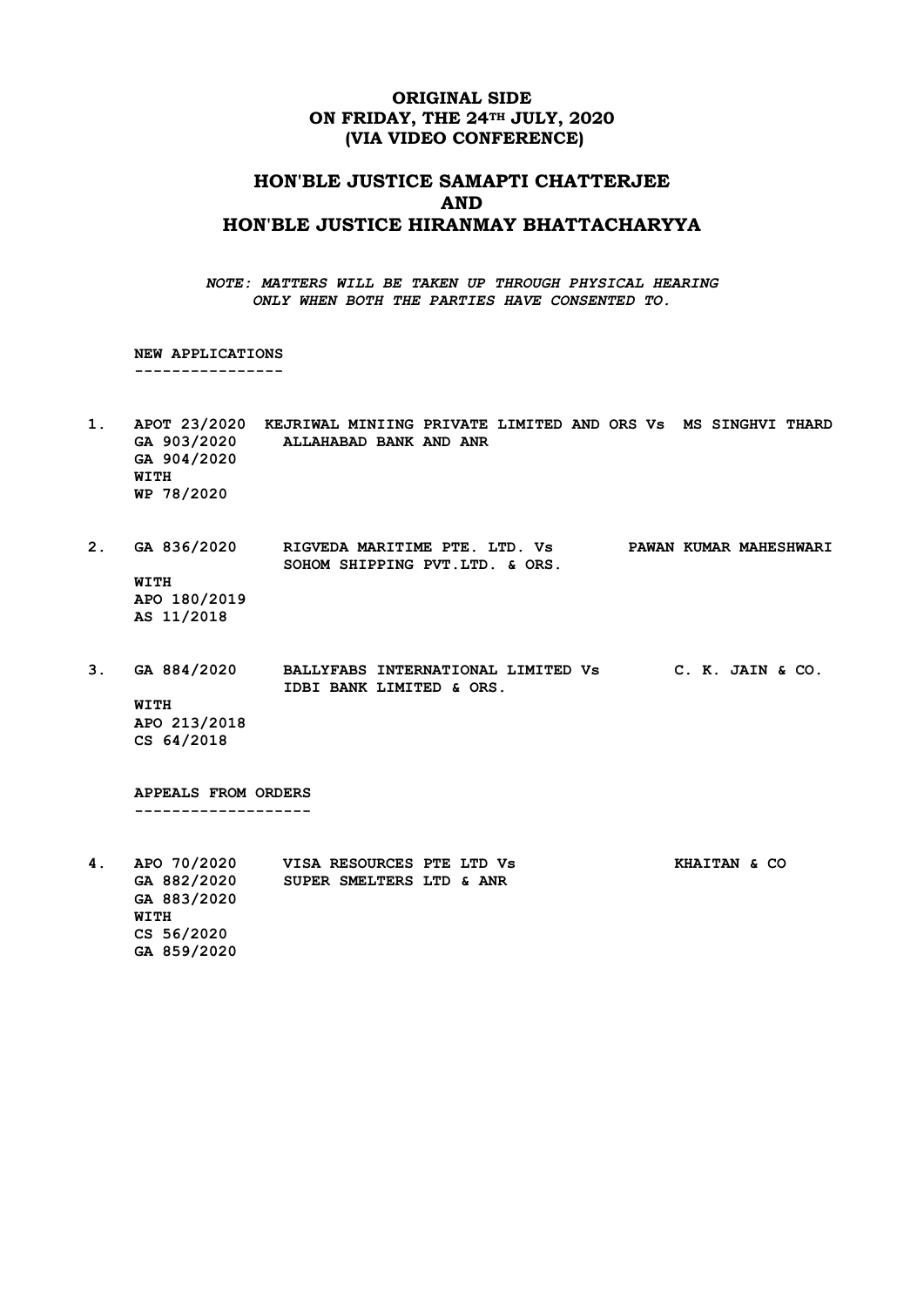### **COURT ROOM NO. 11**

# AT 11:00 AM

# **THE HON'BLE JUSTICE SAMAPTI CHATTERJEE**

**THIS BENCH WILL SIT AFTER COMPLETION OF THE DIVISION BENCH PRESIDED OVER BY HON'BLE JUSTICE SAMAPTI CHATTERJEE AND HON'BLE JUSTICE HIRANMOY BHATTACHARYYA.**

 APPLICATION -----------

|               | CPAN 365/2020 BARNANA BHATTACHARJEE VS | SUMITA SEN |  |
|---------------|----------------------------------------|------------|--|
|               | CAN 3974/2020 SANGHAMITRA GHOAH & ORS  |            |  |
| WITH          |                                        |            |  |
| WP 2321W/2019 |                                        |            |  |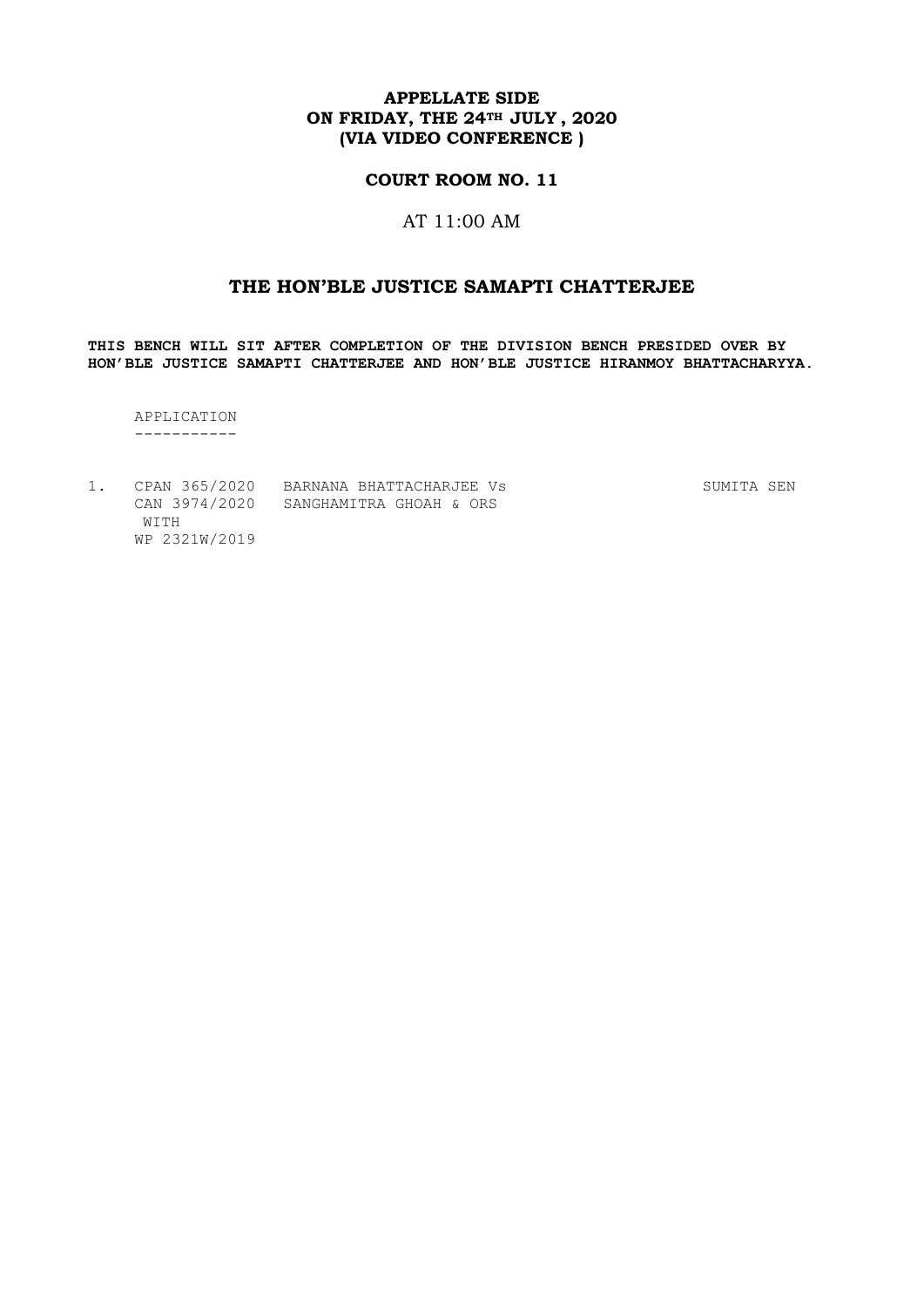**COURT ROOM NO. 16**

### AT 11:00 AM

# **THE HON'BLE JUSTICE SAHIDULLAH MUNSHI AND THE HON'BLE JUSTICE TIRTHANKAR GHOSH**

*NOTE : MATTERS WILL BE TAKEN UP THROUGH PHYSICAL HEARING ONLY WHEN BOTH THE PARTIES HAVE CONSENTED TO.*

 APPLICATION FOR BAIL --------------------

|    |                                  | 1. CRM 4947/2020 SAGAR GHOSH Vs<br>CRAN 3167/2020 STATE OF WEST BENGAL                                          | PRABIR MAJUMDER    |
|----|----------------------------------|-----------------------------------------------------------------------------------------------------------------|--------------------|
| 2. |                                  | CRM 4949/2020 KRISHNA PRASAD SHARMA Vs MRITUNJOY CHATTERJEE<br>CRAN 3175/2020 STATE OF WEST BENGAL              |                    |
| 3. |                                  | CRM 4950/2020 SANJAY GUPTA VS NATURAL METTYUNJOY CHATTERJEE<br>CRAN 3176/2020 STATE OF WEST BENGAL              |                    |
| 4. | CRAN 3182/2020<br>CRAN 3184/2020 | CRM 4953/2020 AZUMAN SK @ AZAMAN SK @ RAJU SK Vs ARNAB SAHA<br>CRAN 3181/2020 STATE OF WEST BENGAL              |                    |
|    |                                  | 5. CRM 4955/2020 MOJIBUR RAHAMAN @ MUJUR SK Vs ARUP KUMAR BHOWMICK<br>CRAN 3183/2020 STATE OF WEST BENGAL       |                    |
| 6. |                                  | CRM 4962/2020 MD. SHAMI @ MAHAMMAD SHAMI Vs                 PRONAY BASAK<br>CRAN 3193/2020 STATE OF WEST BENGAL |                    |
| 7. |                                  | CRM 4966/2020 PARTHA TALUKDAR Vs<br>CRAN 3198/2020 STATE OF WEST BENGAL<br>CRAN 3198/2020 STATE OF WEST BENGAL  | SUBHAJIT CHOWDHURY |
|    |                                  | 8. CRM 4921/2020 SUSHANTA ROY Vs<br>STATE OF WEST BENGAL                                                        | JAYDEEP KR BHOWMIK |
|    |                                  | APPLICATION FOR ANTICIPATORY BAIL<br>___________________________________                                        |                    |
| 9. |                                  | CRM 4948/2020 SWAPAN KARMAKAR VS SAND ARUP KUMAR BHOWMICK<br>CRAN 3170/2020 STATE OF WEST BENGAL                |                    |
|    |                                  | 10. CRM 4951/2020 RAMEN BISWAS & ORS Vs<br>CRAN 3177/2020 STATE OF WEST BENGAL                                  | PRABIR MAJUMDER    |
|    |                                  | 11. CRM 4952/2020 AVISHEK DUTTA ROY Vs<br>CRAN 3179/2020 STATE OF WEST BENGAL                                   | NAZIR AHMED        |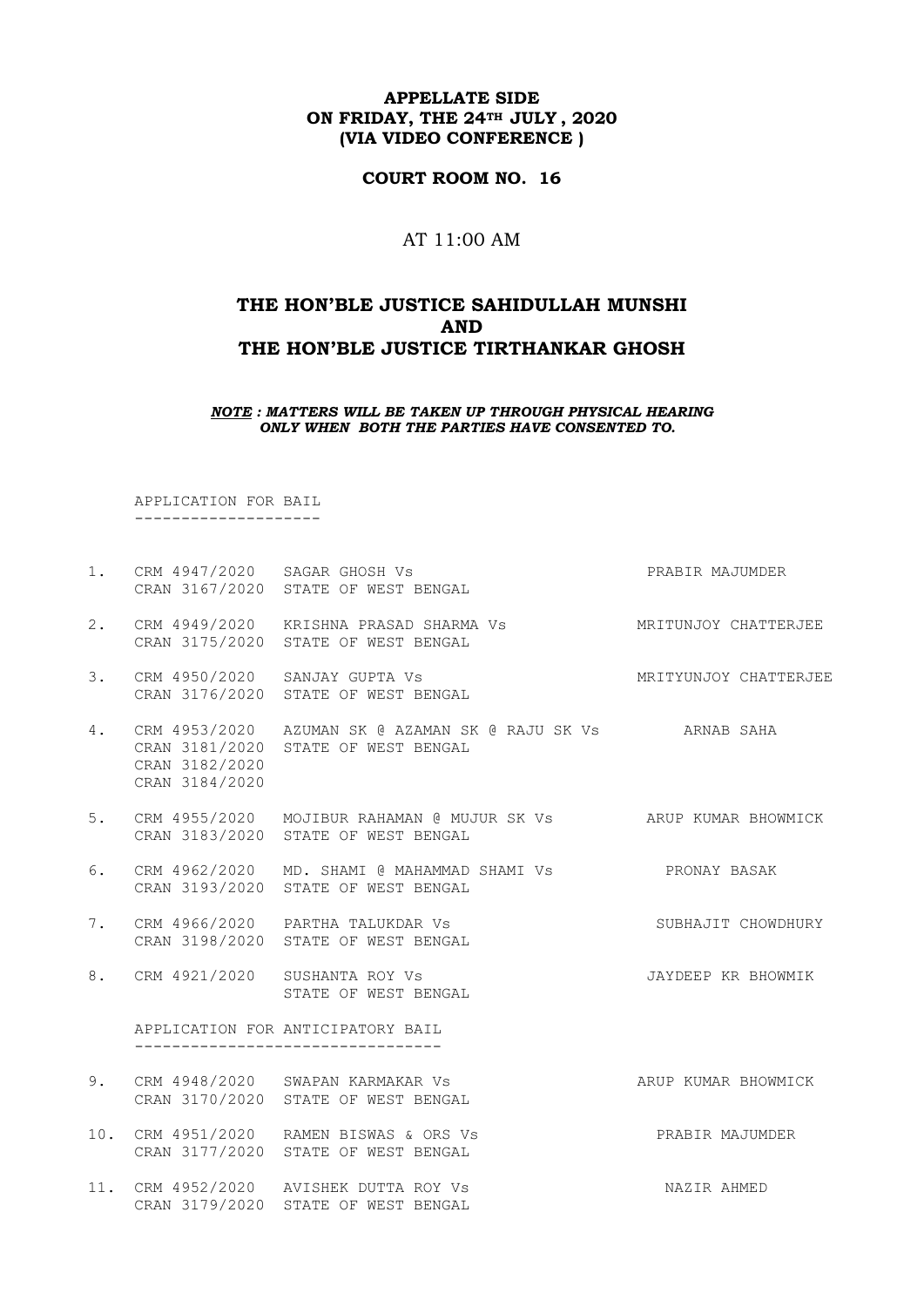|  | 12. CRM 4954/2020 AVISHEK DUTTA ROY Vs | NAZIR AHMED |
|--|----------------------------------------|-------------|
|  | CRAN 3180/2020 STATE OF WEST BENGAL    |             |

- 13. CRM 4956/2020 AVISHEK DUTTA ROY Vs NAZIR AHMED CRAN 3186/2020 STATE OF WEST BENGAL
- 14. CRM 4959/2020 SADDAM BISWAS & ANR Vs PRABIR MAJUMDER CRAN 3190/2020 STATE OF WEST BENGAL
- 15. CRM 4960/2020 SANTOSH KHAMARU & ANR Vs JISAN IQUBAL HOSSAIN CRAN 3191/2020 STATE OF WEST BENGAL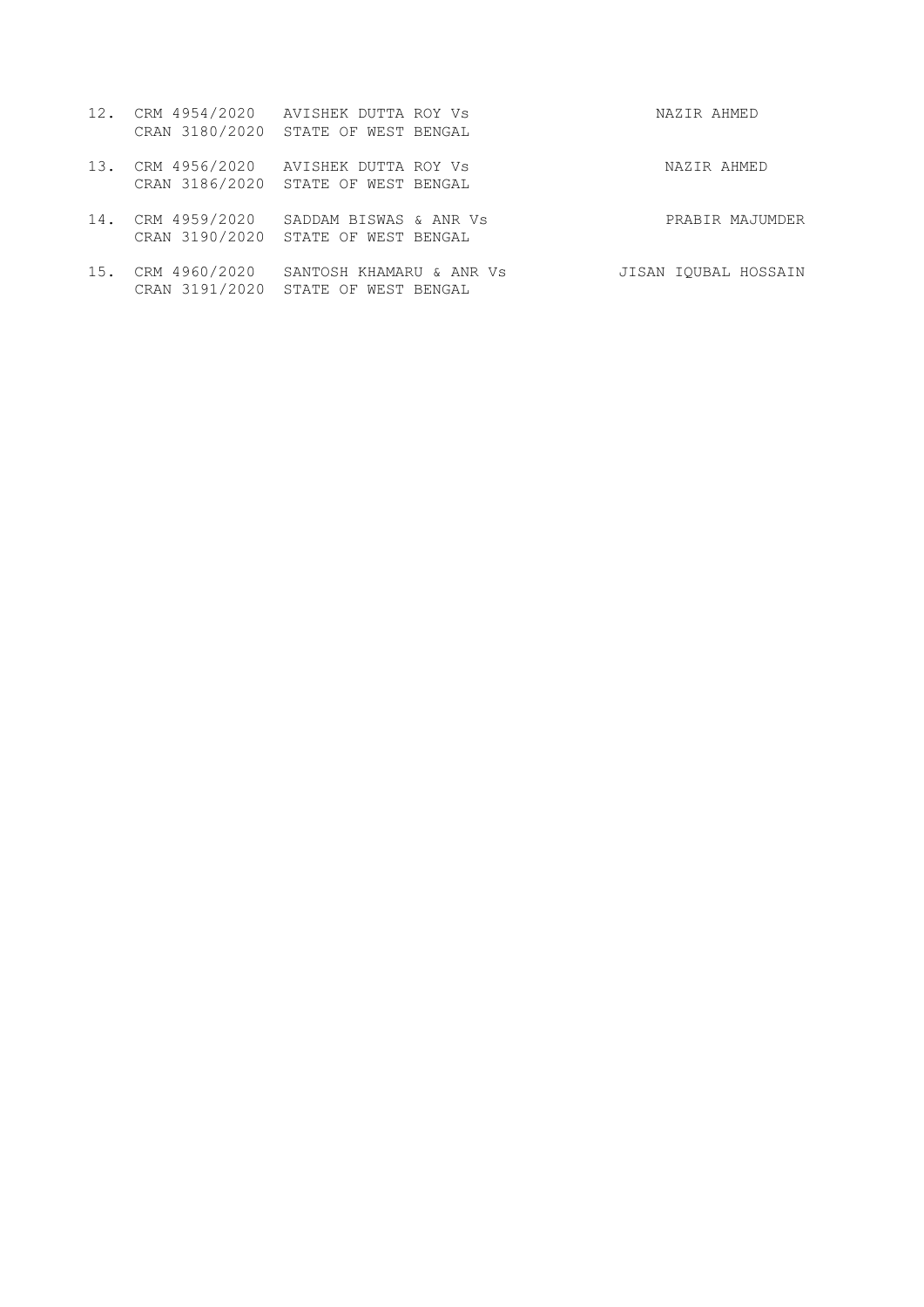## **ORIGINAL SIDE ON FRIDAY, THE 24TH JULY, 2020**

# **HON'BLE JUSTICE SAHIDULLAH MUNSHI (VIA VIDEO CONFERENCE)**

#### *NOTE: MATTERS WILL BE TAKEN UP THROUGH PHYSICAL HEARING ONLY WHEN BOTH THE PARTIES HAVE CONSENTED TO.*

#### *AFTER COMPLETION OF DIVISION BENCH MATTERS.*

 **FOR HEARING -----------**

**1. GA 1735/2019 IN THE GOODS OF : PRIYAMVADA DEVI BIRLA (DEC) -AND- Vs FOX & MONDAL GA 1845/2019 HARSH VARDHAN LODHA & ORS. -VS- AJAY KUMAR NEWAR & ORS.KHAITAN & CO. WITH GA 1761/2019 GA 1786/2019 GA 2007/2019 TS 6/2004**

 **NEW APPLICATIONS ----------------**

**2. GA 831/2020 IN THE GOODS OF : PRIYAMVADA DEVI BIRLA (DEC) -AND- VsRAJIV KUMAR HARSH VARDHAN LODHA & ORS. -VS- AJAY KUMAR NEWAR & ORS. WITH GA 832/2020 GA 833/2020 GA 834/2020 GA 842/2020 GA 843/2020 GA 844/2020**

 **CC 18/2020 CC 19/2020 CC 20/2020**

 **TS 6/2004**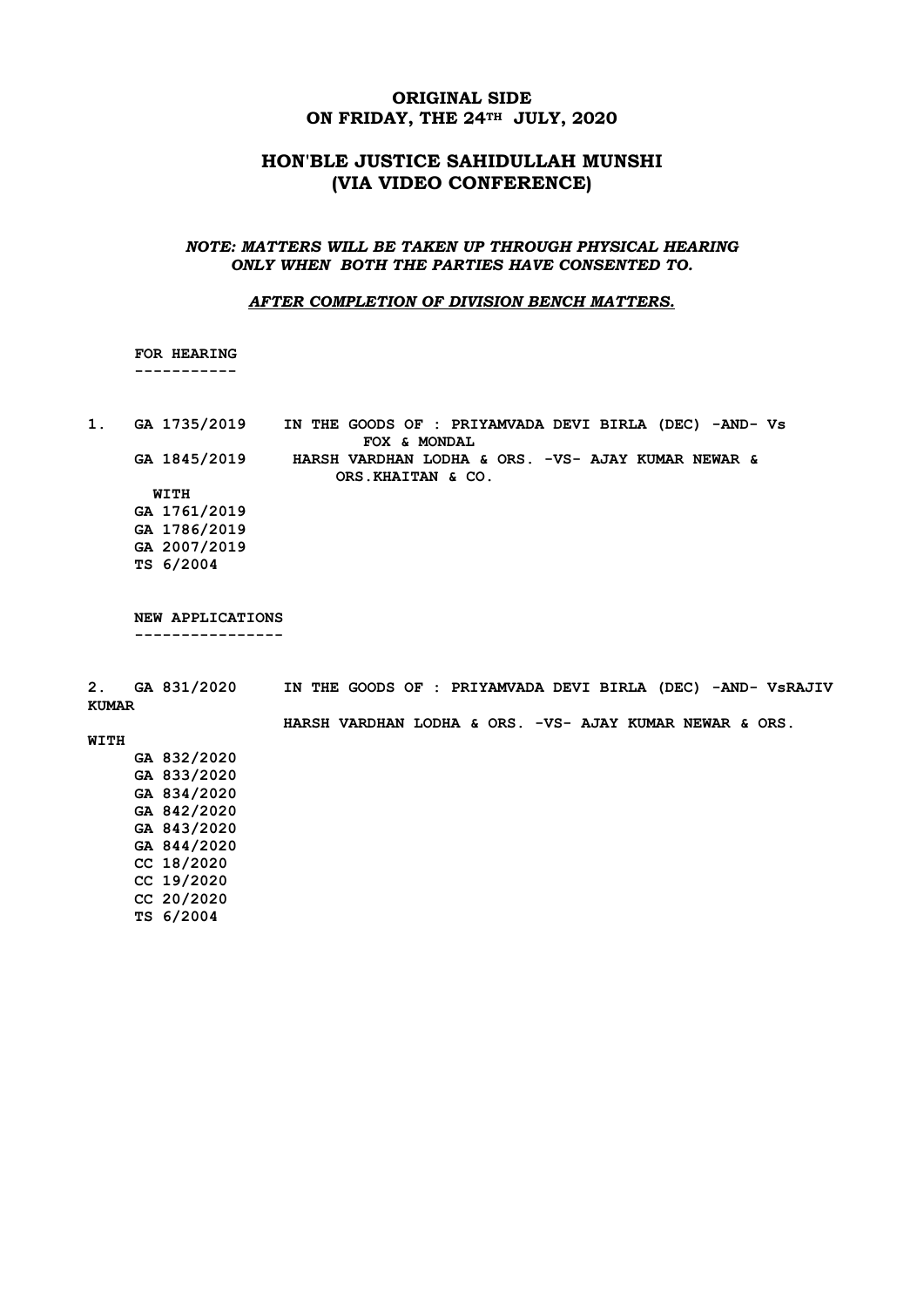### **COURT ROOM NO. 5**

## AT 11:00 AM

## **THE HON'BLE JUSTICE ASHIS KUMAR CHAKRABORTY**

#### *NOTE : MATTERS WILL BE TAKEN UP THROUGH PHYSICAL HEARING ONLY WHEN BOTH THE PARTIES HAVE CONSENTED TO.*

 **WRIT MATTERS**

------------

1. WP 5811W/2020 INDRANAL BHATTACHARYA Vs SATRAJIT SINHA ROY CAN 3827/2020 STATE OF WEST BENGAL & ORS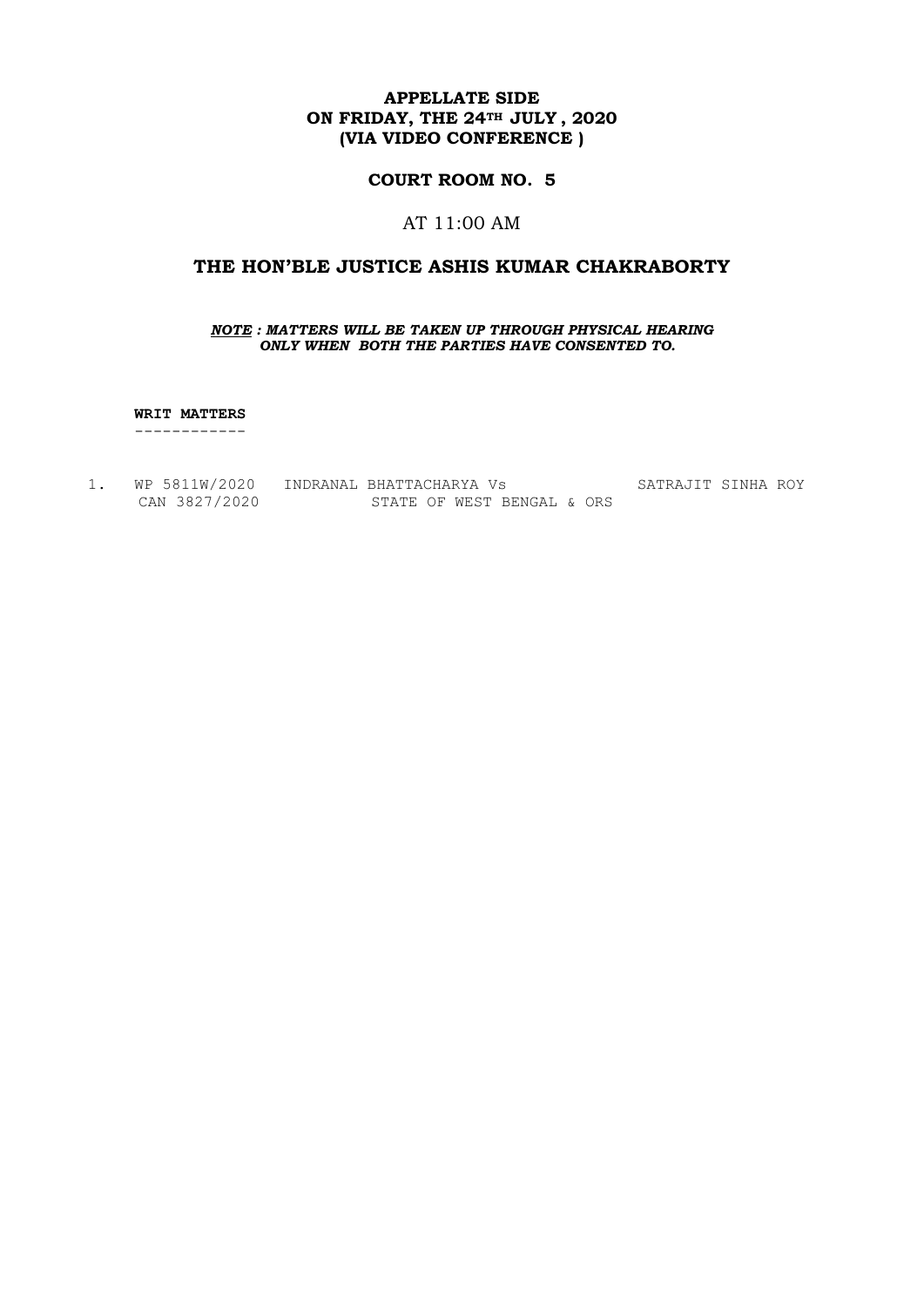### **COURT ROOM NO. 12**

#### **AT 11:00 AM**

### **THE HON'BLE JUSTICE ARINDAM MUKHERJEE**

*NOTE : MATTERS WILL BE TAKEN UP THROUGH PHYSICAL HEARING ONLY WHEN BOTH THE PARTIES HAVE CONSENTED TO.*

 MOTION ------

- 1. WP 23063W/2019P M/S. SUSHMA KHANNA Vs ARKA KUMAR NAG CAN 130/2020 I.O.C. & ORS CAN 266/2020 CAN 3493/2020 CAN 3494/2020 2. WP 23185W/2019P S V LOGISTICS Vs ARKA KUMAR NAG
- CAN 375/2020 INDIAN OIL CORP LTD & ORS CAN 3473/2020 CAN 3474/2020
- 3. WP 23061W/2019P M/S. TASVEER SOHI Vs ARKA KUAMR NAG CAN 198/2020 I.O.C. & ORS CAN 144/2020 CAN 3488/2020 CAN 3490/2020
- 4. WP 23060W/2019P M/S. BINDU KHANNA Vs ARKA KUMAR NAG CAN 267/2020 I.O.C. & ORS CAN 3470/2020 CAN 3472/2020

5. WP 23057W/2019P M/S. SOHI CARRIERS PVT LTD & ANR Vs ARKA KR NAG CAN 138/2020 I.O.C. & ORS CAN 269/2020 CAN 3481/2020 CAN 3482/2020

6. WP 23186W/2019P SANJEEV SALUJA Vs AND ARKA KUMAR NAG CAN 3460/2020 HINDUSTAN PETROLEUM CORP LTD & ORS CAN 3461/2020 WITH CAN 270/2020

7. WP 23055W/2019P ASHOK KUAMR CHORARIA Vs ARKA KUMAR NAG CAN 187/2020 HINDUSTAN PETROLEUM CORP LTD & ORS CAN 140/2020 CAN 3499/2020 CAN 3501/2020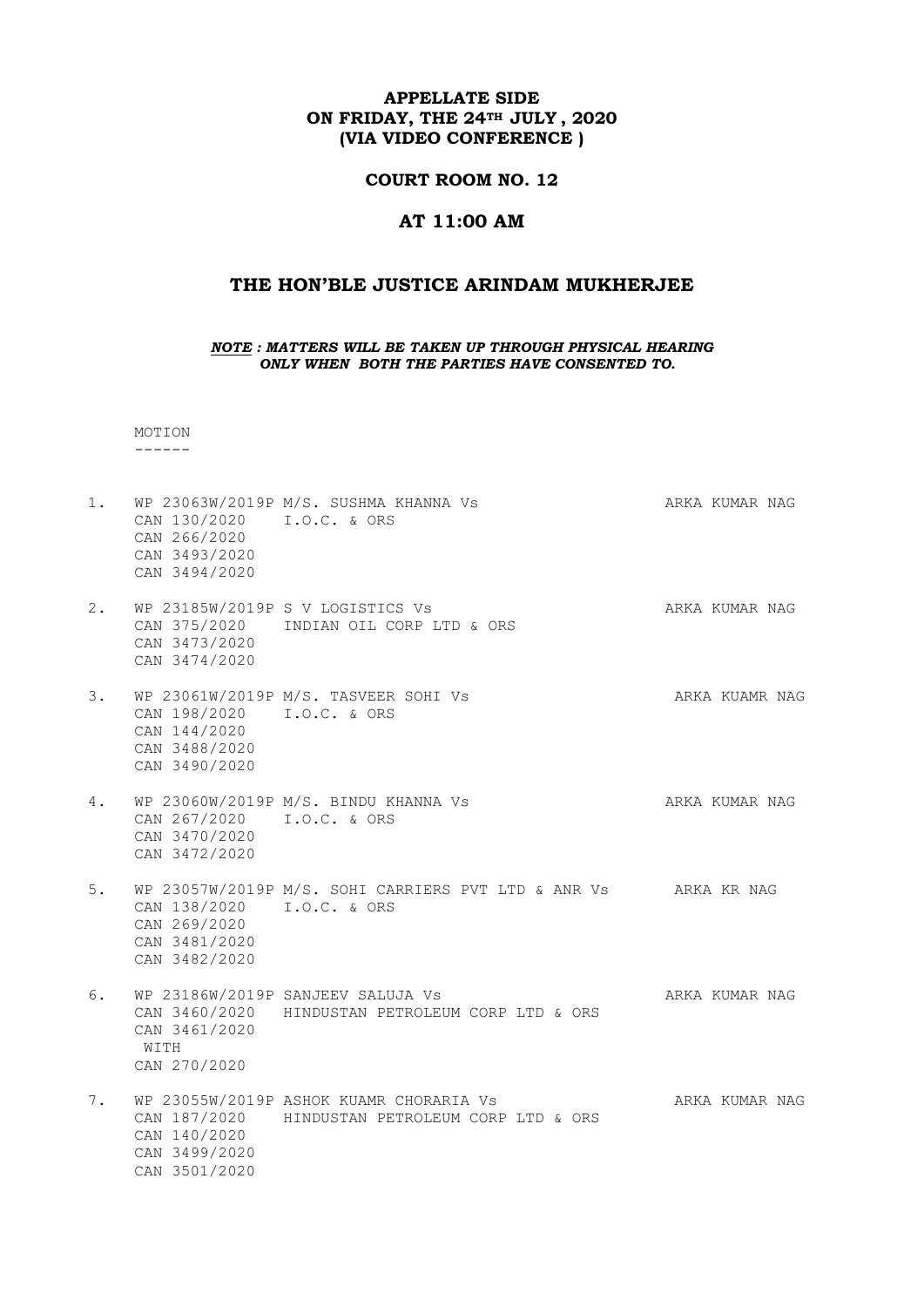- 8. WP 23056W/2019P FRIEGHT TRANSPORT CORPORATION Vs ARKA KUMAR NAG CAN 202/2020 HINDUSTAN PETROLEUM CORP LTD & ORS CAN 3462/2020 CAN 3463/2020
- 9. WP 5786W/2020 MAFIJUL ISLAM & ANR Vs PINTU KARAR CAN 3780/2020 STATE OF WEST BENGAL & ORS
- 10. WP 5170W/2020 TORRENT MINERALS PVT LTD & ORS Vs MOYUKH MUKHERJEE CAN 3676/2020 BOARD OF TRUSTEES FOR THE PORT OF KOLKATA & ORS CAN 3678/2020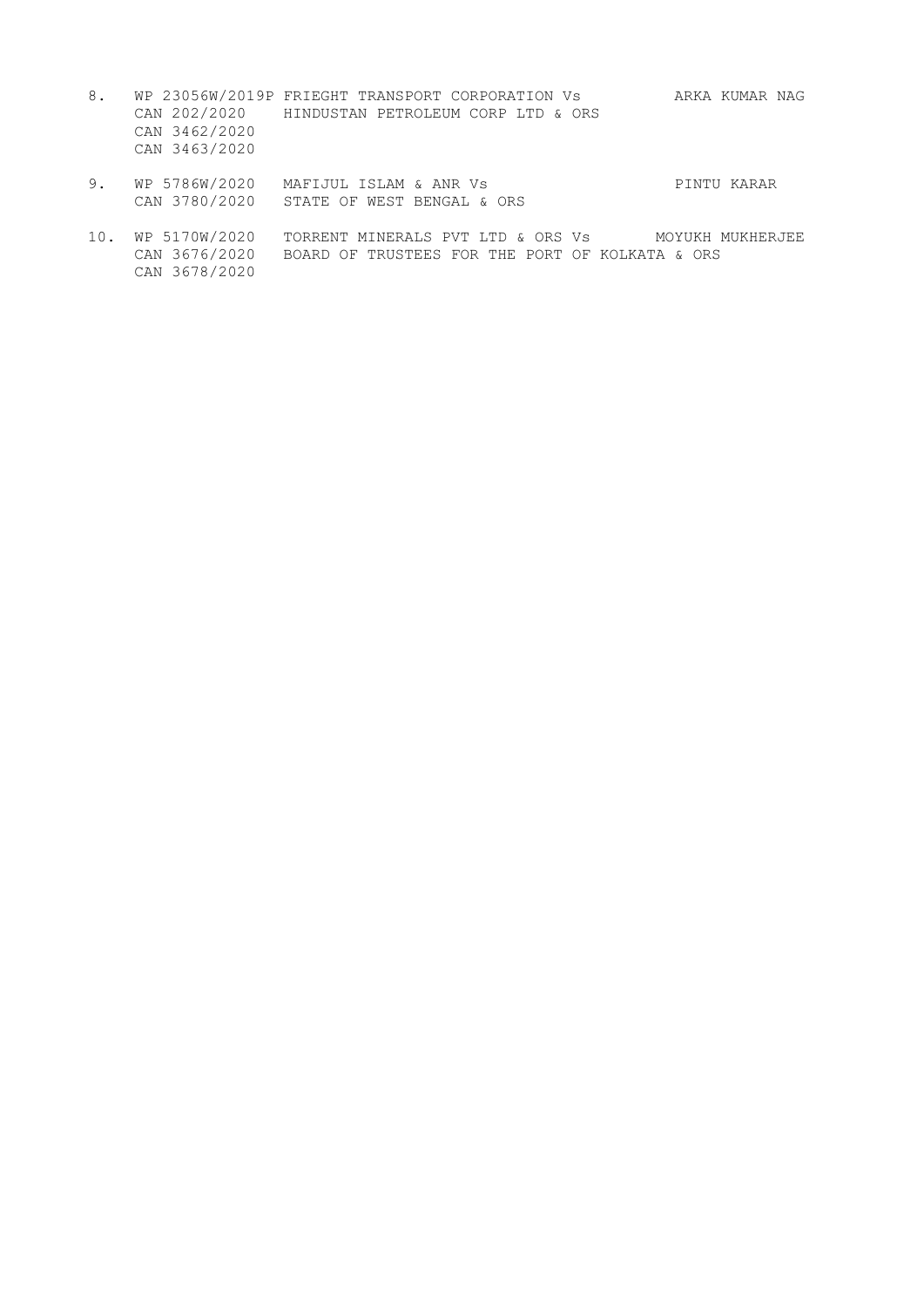## **ORIGINAL SIDE ON FRIDAY, THE 24TH JULY, 2020**

# **HON'BLE JUSTICE ARINDAM MUKHERJEE (VIA VIDEO CONFERENCE)**

*NOTE: MATTERS WILL BE TAKEN UP THROUGH PHYSICAL HEARING ONLY WHEN BOTH THE PARTIES HAVE CONSENTED TO.*

 **COURT APPLICATIONS UNDER ART.226 --------------------------------**

- 1. WP 628/2019 BALA NAND JHA Vs SAKTI PADA JANA  **STATE OF WEST BENGAL AND ORS**
- 2. WP 629/2019 BALA NAND JHA Vs **SAKTI PADA JANA STATE OF WEST BENGAL AND ORS**
- **3. GA 862/2020 NEOTIA HEALTHCARE INITIATIVE LIMITED Vs FOX & MANDAL STATE OF WEST BENGAL & ORS. WITH**

 **WP 209/2020**

 **NEW MOTIONS -----------**

**4. Appl in RELIANCE INFRASTRUCTURE LIMITED Vs PUSHAN MAJUMDAR GA 906/2020 DAMODAR VALLEY CORPORATION GA 907/2020 EC 77/2020**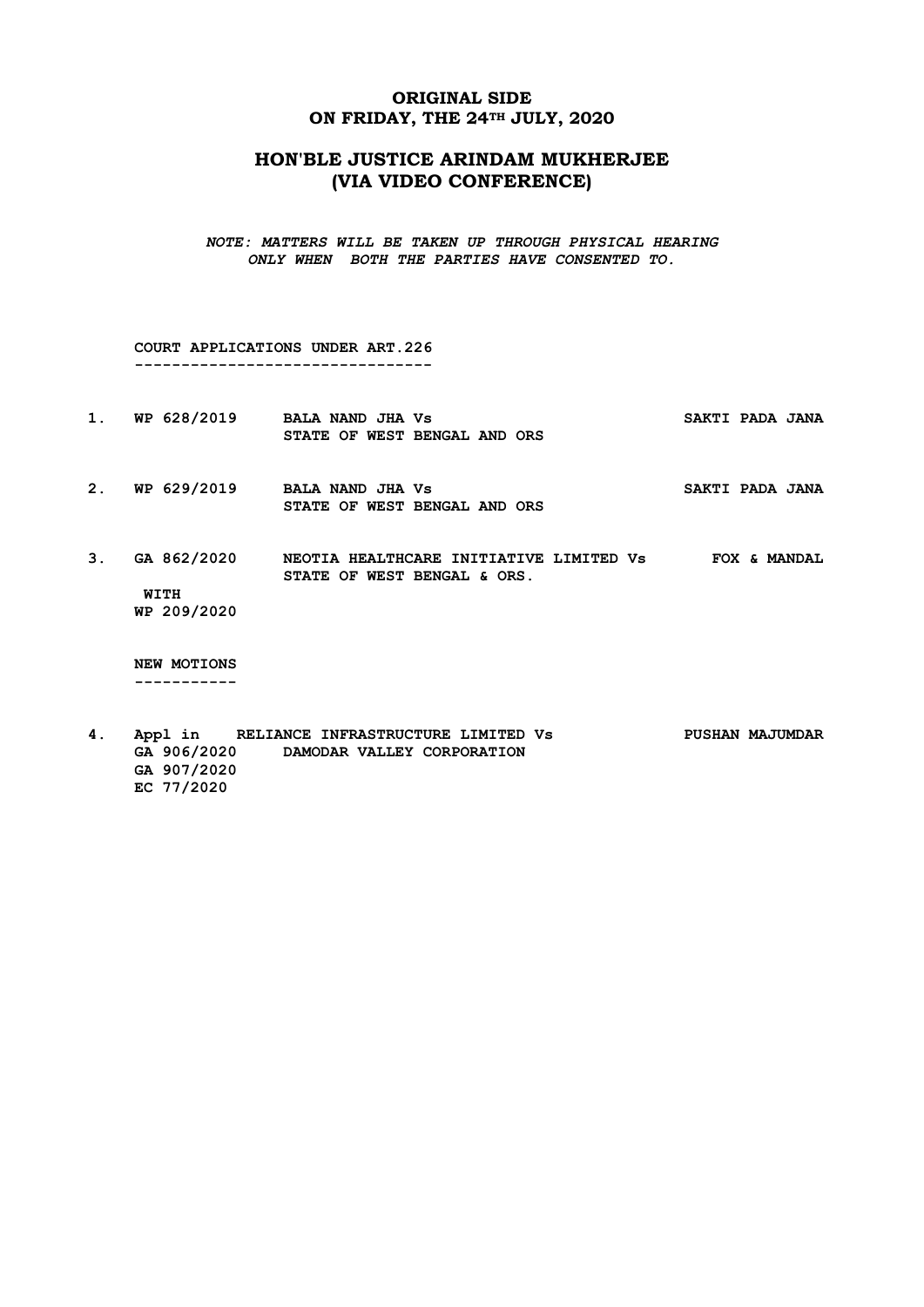# **AT 11:00 AM**

## **THE HON'BLE JUSTICE BISWAJIT BASU**

### *MOTION*

------

| 1.  |                                                                                                                                                                                                 | WP 5620W/2020  POOJA BHATTACHARYA In Person Vs<br>CAN 3397/2020 STATE OF WEST BENGAL & ORS               |                     |
|-----|-------------------------------------------------------------------------------------------------------------------------------------------------------------------------------------------------|----------------------------------------------------------------------------------------------------------|---------------------|
|     |                                                                                                                                                                                                 | 2. WP 5886W/2020 SHRISTI INFRASTRUCTURE DEV CORP LTD AMRITA PANDEY<br>& ANR Vs R.B.I. & ORS              |                     |
|     | CAN 3995/2020                                                                                                                                                                                   |                                                                                                          |                     |
| 3.  | WITH<br>CAN 3127/2020                                                                                                                                                                           | WP 5387W/2020 ANIRUDDH KUMAR SAXENA & ORS Vs MRINALINI MAJUMDAR<br>CAN 3128/2020    UNION OF INDIA & ORS |                     |
| 4.  |                                                                                                                                                                                                 | WP 5604W/2020 PUTTIKHATI FISHERMAN'S CO OPERATIVE SOCIETY Vs                                             | YOUNUSH MONDAL      |
|     | CAN 3357/2020                                                                                                                                                                                   | UNION OF INDIA& ORS                                                                                      |                     |
| 5.  |                                                                                                                                                                                                 | WP 5506W/2020 HARAPRASAD MAITRA Vs<br>CAN 3212/2020 STATE OF WEST BENGAL & ORS                           | IFTEKAR MUNSHI      |
| 6.  |                                                                                                                                                                                                 | WP 5617W/2020 ASGARI BEGUM Vs<br>CAN 3390/2020 STATE OF WEST BENGAL & ORS                                | MINAL PALANA        |
| 7.  |                                                                                                                                                                                                 | WP 5602W/2020 MATIUR RAHAMAN Vs<br>CAN 3355/2020 STATE OF WEST BENGAL& ORS                               | KUNAL GANGULY       |
| 8.  | WP 5840W/2020<br>CAN 3895/2020                                                                                                                                                                  | SURAJIT KAR & ANR Vs<br>UNION OF INDIA & ORS                                                             | UJJAINI CHATTERJE   |
| 9.  | WP 5460W/2020<br>WITH<br>CAN 3044/2020<br>CAN 3841/2020<br>CAN 4040/2020<br>CAN 4077/2020<br>CAN 4078/2020<br>WP 5367W/2020<br>WP 5822W/2020<br>WP 5907W/2020<br>WP 5934W/2020<br>WP 5935W/2020 | DR. GOUTAM NEMO Vs<br>CAN 3163/2020 STATE OF WEST BENGAL & ORS                                           | SWADESH PRIYA GHOSH |
| 10. | CRR 1081/2020 ANNU DAS Vs                                                                                                                                                                       | CRAN 3340/2020 STATE OF WEST BENGAL & ORS.                                                               | AKSHDEEP MUKHERJEE  |